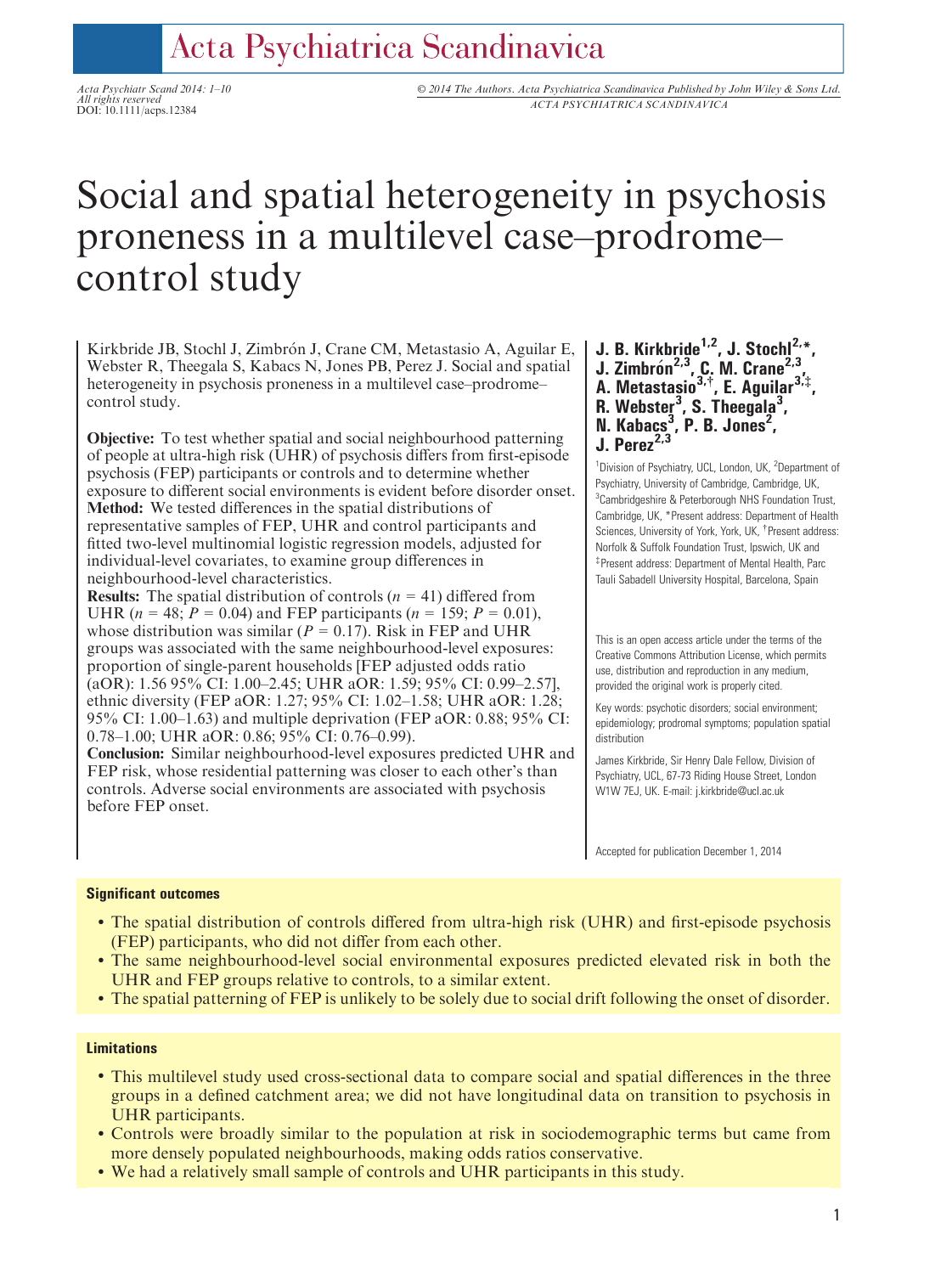# Introduction

The incidence of schizophrenia and other nonaffective psychotic disorders is elevated in more densely populated urban areas (1–3), often characterised by greater social and economic disadvantage (4–10). Evidence that urban birth and childhood upbringing increase schizophrenia risk in adulthood is consistent with an aetiological role for environment factors (8–10), although downward social drift of people in their first episode of psychosis (FEP) into lower socio-economic positions or communities, as a consequence of disorder, has not been entirely refuted. As both causal and consequential factors may explain a degree of the social and spatial patterning of schizophrenia, further investigation of their respective roles is putatively important for both prevention and management of clinical services for people with FEP. Here, careful examination of the social epidemiology of people who meet ultra-high risk (UHR) criteria for psychosis (due to familial risk and/or early prodromal criteria) may be informative, as this group do not meet diagnostic threshold for FEP. At the individual level, greater psychosocial stress (11), lower social support (11), childhood trauma (12, 13) and receipt of welfare benefits (14) are reported to predict UHR status, in line with similar risk factors for psychotic disorders. Less research has focussed the role of the wider social environment in relation to UHR status. One study observed that urban living was associated with greater risk of transition in a UHR sample (14), although another did not (15). No study has, however, compared the spatial distribution and detailed characteristics of the social environment amongst people with FEP, UHR and populationbased control subjects in a single epidemiological sample, which forms the focus of the present investigation.

# Aims of the study

We hypothesised that people with first-episode psychosis would have a different social and spatial distribution to controls, towards more socially disadvantaged communities, and that this would be stronger for non-affective psychotic disorders in line with previous literature; affective psychoses do not appear to vary by urbanicity. We also hypothesised that the sociospatial distribution of the ultra-high risk group would differ from controls, in similar ways to people with first-episode psychosis, which together would support the possibility that associations between psychotic disorders and the social environment cannot solely be attributable to social drift following onset.

## Material and methods

# Study design and setting

We used a cross-sectional study design to identify all incidence cases of FEP, a sample of people meeting UHR criteria for subthreshold psychosis and population-based controls in the defined catchment area of the Cambridgeshire & Peterborough NHS Foundation Trust (CPFT) in the East of England, UK, over a 20-month period.

### Participants with first-episode psychosis

All people with suspected FEP referred to the CAMEO early intervention in psychosis service (EIS) were potentially eligible for inclusion. Participants were identified via the Social Epidemiology of Psychoses in East Anglia (SEPEA) study (16), a larger study of all FEP contacts presenting to six EIS in East Anglia, aged 16–35 years, over 35 years. To ensure consistency with the UHR group, we restricted the sample to people first referred between 1 February 2010 and 30 September 2012. Inclusion criteria were as follows:

- i) Presence of psychotic symptoms at acceptance into EIS care.
- ii) No previous referral to mental health services for psychotic symptoms or treatment with antipsychotic medication.
- iii) Aged 18–35 years (to correspond with control age range, see below).
- iv) Resident within the catchment area at referral.
- v) Absence of acute intoxication due to substance abuse or withdrawal, an organic basis to presentation or severe learning difficulty (defined by a Weschler Adult Intelligence Scale IQ score  $\leq$  70).

Six months after EIS acceptance, or discharge from the service (whichever was sooner), a research-based diagnosis was obtained using the operationalised criteria checklist (OPCRIT) (17), a reliable (17, 18) and validated (19) 90 symptomitem assessment for establishing psychiatric diagnoses based on case note review. Participants who met criteria for International Classification of Diseases, Tenth Revision (ICD-10) F20–33 psychotic disorders were included, with non-affective (F20– 29) and affective psychotic disorder (F30–33) also treated as separate subgroups for analyses. Raters first received OPCRIT training, rating the same set of 12 anonymous case vignettes (not participants in the present study) to establish reliability; formal inter-rater reliability statistics could not be estimated on 12 vignettes, but percentage agreement ranged from 83% to 100%, based on a comparison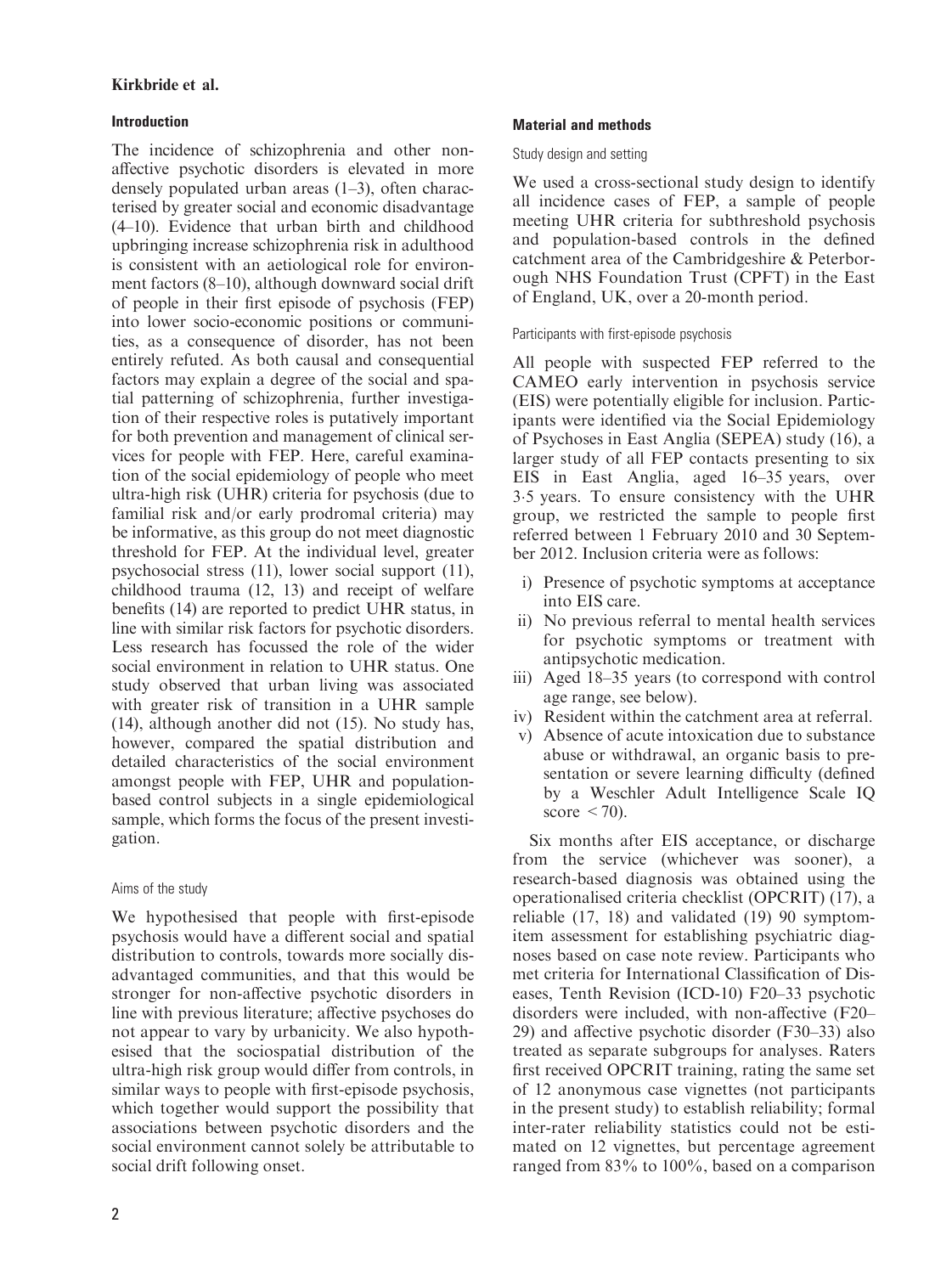of ICD-10 non-affective psychosis (F20–29), affective psychosis (F30–33) or not psychotic (data available from authors).

# Participants at ultra-high risk for psychosis

People meeting UHR criteria for psychosis were identified as part of the PAATh study (20), which ran in parallel to the SEPEA study in CAMEO. All people referred to CAMEO were screened according to the Comprehensive Assessment of At-Risk Mental States (CAARMS) (21), a clinical instrument with good reliability and valid criteria for the identification of UHR individuals. Inclusion criteria were identical to those for people with FEP, except that they met CAARMS criteria for either.

- i) Attenuated psychosis (subthreshold symptom intensity or frequency), or
- ii) Brief Limited Intermittent Psychotic Symptoms (threshold symptoms lasting no longer than one continuous week in the last year and having not persisted for over five years), or
- iii) A family history of psychosis in a first-degree relative or schizotypal personality disorder in the proband, plus a 30% drop in Global Assessment of Functioning (GAF) score from premorbid level, sustained for a month, within the past 12 months, or GAF score of 50% or less for the past 12 months.

# Control participants

Controls, aged 18–35 years old, without psychosis, were identified from an embedded project within the SEPEA study, the European Union Gene-Environment Interaction (EU-GEI) study. This is an ongoing international, multi-centre case–sibling–control study of gene–environment interactions in schizophrenia and other psychoses in people aged 18–64 years (22). Controls were identified via multistage, stratified random sampling to ensure representativeness to the population at risk. First, a sampling frame of all general practices (GPs)  $(N = 103)$  within the CPFT catchment area was established, from which we randomly invited 20 practices to participate. Due to refusal  $(N = 14)$ , we resampled 20 further practices, without replacement, until ten practices had been enrolled. Second, GP patient lists were screened (by the practice manager) to exclude people who did not meet inclusion criteria (as above, but not meeting FEP or UHR criteria). GPs also retained the right to remove any patients deemed inappropriate for contact (such as recently bereaved individuals), which was minimal in practice. From each patient list, we

randomly invited 150 participants to take part in the EU-GEI study, contacted by letter and follow-up phone calls. Participants who responded positively were recruited for full EU-GEI assessment until an *a priori* target ( $n = 105$ ) had been achieved.

# Individual sociodemographic variables

We collected baseline sociodemographic data on participants at first contact, including age, sex, ethnic group, main or last occupation and residential postcode. Self-ascribed ethnicity to one of 18 major ethnic groups, as per the 2011 Census of Great Britain (23), was collapsed for analysis into a six-category variable (white British, white other, black, Asian, mixed ethnicities, other) and a binary variable [white British, all black and minority ethnic (BME) groups]. Main occupation was coded to the National Statistics Socioeconomic Classification (NS-SEC) 6-category socioeconomic variable, adhering to strict decision rules (24): professional and managerial occupations, intermediate and selfemployed, semi-routine and routine, students, long-run unemployed, otherwise unclassifiable. Highest main (or if not available, current, or last) parental occupation (fathers' or mothers') was coded similarly.

# Neighbourhood-level socioenvironmental exposures

We geocoded each participant's residential postcode to their corresponding latitude/longitude coordinates (British National Grid) to (i) examine differences in the spatial distribution of the three groups, and (ii) assign participants to their neighbourhood of residence, delimited here by 2011 census wards  $[N = 150$  wards, median population: 4984; interquartile range (IQR): 2761–7430]. For each ward (henceforth the 'neighbourhood'), we measured a priori socioenvironmental exposures, estimated from the 2011 census (see Table 1 for full details): neighbourhood-level population density (people per hectare), proportion of households deprived on at least two of four 2011 census deprivation domains (25), inequality in multiple deprivation between output areas (OA) (median population: 311; IQR: 267–353) nested within each neighbourhood (7), proportion of single-person households, proportion of single-parent households, proportion of people aged 18–35 years old (as a marker of social isolation from other young people), own-group ethnic density (estimated for the six ethnic groups), own-group ethnic segregation (the extent to which each ethnic group was concentrated at OA-level within each neighbour-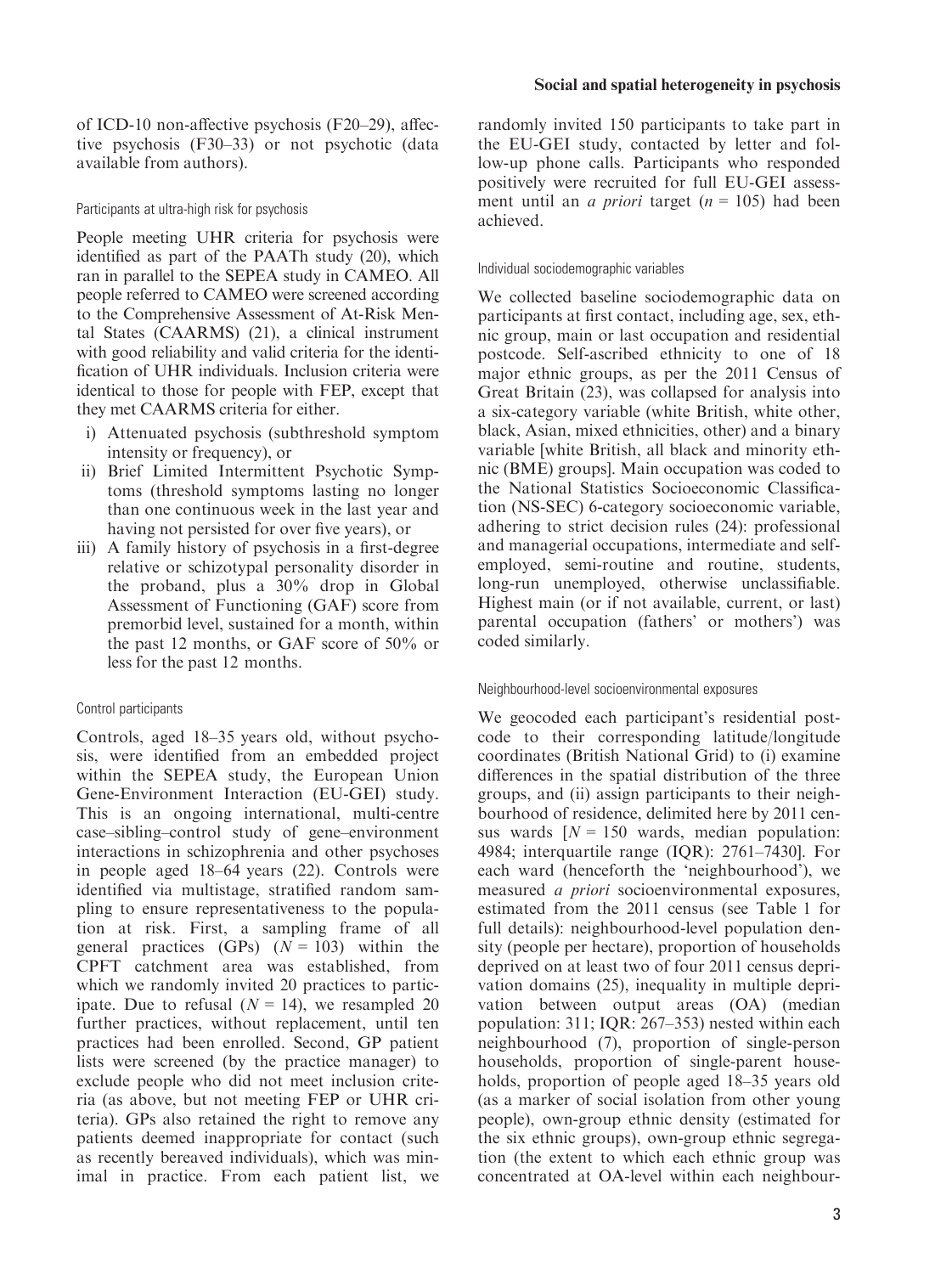Table 1. Overview of included neighbourhood-level (electoral ward) socioenvironmental exposure variables\*

| Variable                             | Source(s)                  | Description                                                                                                                                                                                                                                                                                                                                                                                      |
|--------------------------------------|----------------------------|--------------------------------------------------------------------------------------------------------------------------------------------------------------------------------------------------------------------------------------------------------------------------------------------------------------------------------------------------------------------------------------------------|
| Population density                   | Table QS103EW 2011 Census  | People per hectare, estimated from usual resident population<br>size divided by ward area                                                                                                                                                                                                                                                                                                        |
| % multiple deprivation               | Table OS119EW 2011 Census  | Proportion of households classified as meeting criteria for deprivation<br>on at least two of four Census domains (employment, education, health<br>and housing quality). See (25) for full details of Census methodology                                                                                                                                                                        |
| % inequality in multiple deprivation | Table OS119EW 2011 Census  | Estimate of disparity in % multiple deprivation at smaller geographical<br>level (Output Area) within each electoral ward. Calculated using Gini<br>coefficient and expressed as a proportion ( $0 =$ no inequality, $100 =$ perfect inequality)                                                                                                                                                 |
| % single-person households           | Table KS105EW 2011 Census  | Proportion of single-person households as a total of all households per ward                                                                                                                                                                                                                                                                                                                     |
| % single-parent households           | Table KS105EW 2011 Census  | Proportion of single-parent households with dependent children<br>as a total of all households per ward                                                                                                                                                                                                                                                                                          |
| % people aged 18-35 years            | Table QS103EW 2011 Census  | Proportion of the total population per ward aged 18-35 years old<br>as a marker of social isolation amongst young people                                                                                                                                                                                                                                                                         |
| % own-group ethnic density           | Table DC2101EW Census 2011 | Proportion of total population per ward belonging to each given ethnic group                                                                                                                                                                                                                                                                                                                     |
| % own-group ethnic segregation       | Table DC2101EW Census 2011 | Extent to which each ethnic group was concentrated or dispersed across each<br>ward [at output areas (OA)-level], relative to all other groups. Estimated using Index<br>of Dissimilarity (7). ( $0 =$ total integration, $100 =$ total segregation)                                                                                                                                             |
| % ethnic diversity                   | Table KS201EW Census 2011  | Measure borrowed from ecology to estimate diversity (26), defined by the reciprocal<br>diversity index, which here estimates the total number ethnic groups in<br>a neighbourhood ( $N_{\text{max}} = 18$ ), weighted by their population size; it may range<br>from 1 to $N_{\text{max}}$ and is rescaled as a proportion (0 = maximum ethnic homogeneity,<br>$100 =$ maximum ethnic diversity) |

\*Variables estimated from the Office for National Statistic's 2011 Census of Great Britain (23).

hood) (6) and ethnic diversity [a measure borrowed from ecology to estimate diversity (26)].

### Statistical methods

Prior to our main statistical analysis, we assessed whether our final sample of control participants was representative of the wider population at risk by comparing them to excluded participants and the population at risk in the catchment area estimated from the 2011 Census of Great Britain (23) on a range of individual and neighbourhood-level exposures. Chi-squared tests and Fisher's exact tests were used to compare categorical variables (sex, ethnicity, socioeconomic status); Mann– Whitney U-tests were used to test median differences in continuous variables (age, neighbourhood variables). Differences in individual-level exposures between FEP, UHR and control participants were assessed similarly.

We next inspected whether the spatial distribution of people with FEP, the UHR group and controls differed at first contact using a two-dimensional M-test (27, 28). This assesses whether the distribution of interpoint distances between all observations from two participant groups (i.e. FEP vs. controls, FEP vs. UHR participants, etc.) differs in a two-dimensional space (i.e. latitude/longitude); the null hypothesis is that the two groups come from the same spatial distribution. Next, we inspected whether any neighbourhood-level socioenvironmental exposures might be associated with such differences by fitting two-level (individuals nested in neighbourhoods), multinomial logistic regression models. Multinomial models allow for the simultaneous estimation of risk (i.e. odds) in the UHR and FEP group relative to controls. By extending these models to a multilevel framework, we can estimate unmeasured variation in psychosis proneness attributable to neighbourhood effects, via inclusion of a latent random effect. We had no reason to assume the neighbourhood would have different (random) effects on UHR or FEP risk and so fitted a single random intercept which could vary between neighbourhoods, but was constrained to have the same effect across groups.

A null model (without covariates or 'fixed' effects) was first fitted to quantify variation in psychosis proneness attributable to neighbourhood random effects. Next, we entered neighbourhoodlevel fixed effects one-by-one into univariable models to examine their association with psychosis proneness (control vs. UHR vs. FEP). Model fit was assessed via Akaike's Information Criterion (AIC), where lower scores indicated better fit. We then employed a backward-fitting modelling strategy to identify our best-fitting model, having included all individual variables as potential a priori confounders. All neighbourhood-level variables were tested sequentially (in order of poorest AIC from univariable analyses) for removal from the model, assessed via a permissive likelihood ratio test criteria of  $P \le 0.10$ . To examine whether nonaffective and affective psychotic disorders differed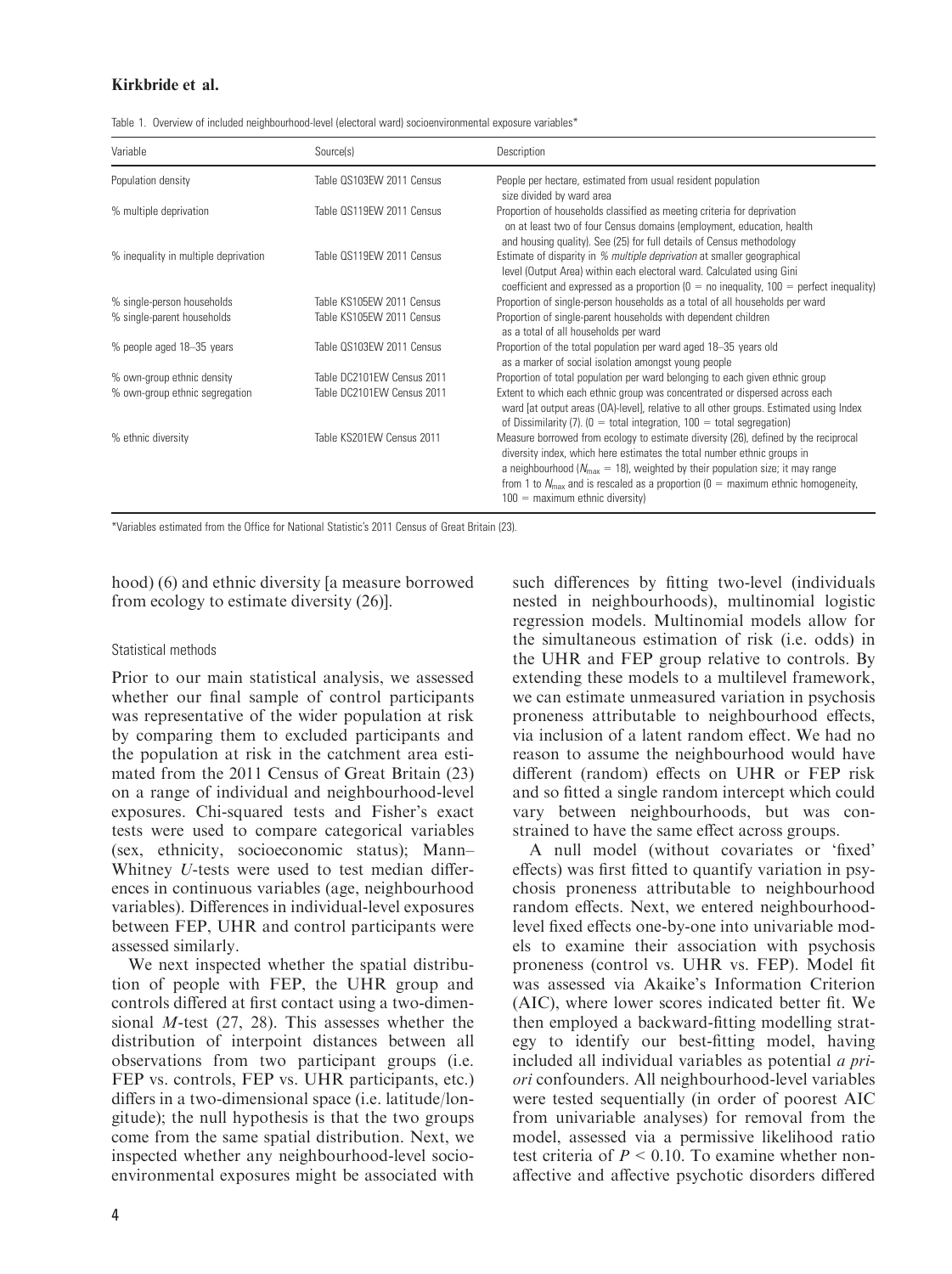with respect to the environment, we refitted our final model with these disorders as separate multinomial outcomes. We reported odds ratios (OR) and 95% confidence intervals (95% CI). Modelling was conducted in STATA (version 13, StataCorp, College Station, TX, USA), with two-level multinomial logistic regressions fitted via generalised structural equation models (gsem).

#### Ethics committee approval

The SEPEA, PAATh and EU-GEI studies received full ethical approval from the Cambridgeshire East Research Ethics Committee.

#### **Results**

#### Sample representativeness

One-hundred and eighty-nine people, aged 18–35 years, with potential FEP were accepted by CAMEO over the study period, of whom 22 were excluded because of the absence of an OPCRITconfirmed ICD-10 diagnosis. A further eight clients of no fixed abode were also excluded, leaving 159 people with FEP in the present analyses, of which 131 (82.3%) received an ICD-10 diagnosis of non-affective psychosis. Excluded FEP participants did not differ by median age (Mann–Whitney U-test  $P = 0.21$ ), sex ( $\chi^2$ -test  $P = 0.74$ ), ethnic status (white British vs. BME:  $\chi^2$ -test  $P = 0.96$ ), marital status ( $\chi^2$ -test  $P = 0.69$ ), or highest participant (Fisher's Exact test  $P = 0.94$ ) or parental (Fisher's Exact test  $P = 0.30$ ) socioeconomic status. Forty-nine people met UHR criteria for psychosis (all CAARMS criteria 1), of whom one participant living outside of the catchment area at first contact, was excluded. Forty-one EU-GEI controls, aged 18–35 years, were included in this analysis.

Controls were representative of the population at risk from the 2011 census in terms of available sociodemographic data on age group (Fisher' Exact test  $P = 0.76$ , sex ( $\chi^2$ -test  $P = 0.54$ ), white British vs. BME ethnicity  $(\chi^2$ -test  $P = 0.83)$  and socioeconomic status (Fisher's Exact test  $P = 0.34$ ). Data on marital status and parental socioeconomic status could not be compared as these were not available from the 2011 Census for the population at risk aged 18–35 years. Control neighbourhoods were representative of the wider CPFT catchment area in terms of median deprivation (20.2% vs. 20.7%; Mann–Whitney U-test  $P = 0.15$ ), inequality (23.3% vs. 20.5%; Mann– Whitney U-test  $P = 0.72$ , single-parent households (4.8% vs. 4.7%; Mann–Whitney U-test

 $P = 0.25$ ) and ethnic segregation (18.2% vs. 19.8%) Mann–Whitney U-test  $P = 0.90$ , but were more densely populated (11 people per hectare vs. 2.1; Mann–Whitney *U*-test  $P = 0.06$ , ethnically diverse (2.7% vs. 0.7%; Mann–Whitney U-test  $P = 0.002$ ) and had higher proportions of people aged 18–35 years (24.5% vs. 16.8%; Mann–Whitney U-test  $P = 0.004$ ) and single-person households (28.7% vs. 26.3%; Mann–Whitney U-test  $P = 0.03$ .

#### Participant characteristics

Controls were significantly older than FEP  $(P = 0.02)$  or UHR participants  $(P < 0.001)$ (Table 2). We observed a trend for greater proportions of men with increased psychosis proneness  $(P = 0.06)$ , while controls held higher socioeconomic occupations than their UHR or FEP counterparts  $(P = 0.003)$ . Differences in highest parental socioeconomic occupations were also apparent ( $P = 0.04$ ), with parents of UHR participants somewhat over-represented in professional and managerial occupations.

#### Spatial distribution of participants at first contact

The spatial distribution of controls differed from both the FEP ( $P = 0.01$ ) and UHR groups (*M*-test  $P = 0.04$ ) (Fig. 1a,b). There was no evidence that the spatial distribution of the FEP group differed from the UHR group ( $P = 0.17$ ; Fig. 1c). These patterns held when the analyses were restricted to people with non-affective FEP  $(n = 131; \text{ vs. con-}$ trols:  $P = 0.01$ ; vs. UHR:  $P = 0.22$ ) and affective psychoses  $(n = 28$ ; vs. controls:  $P = 0.01$ ; vs. UHR:  $P = 0.62$ ), whose spatial distributions also differed significantly from each other  $(P = 0.01)$ ; Fig. 1d).

#### Multilevel multinomial regression

A null multilevel model provided some weak evidence that the risk of psychosis proneness varied at the neighbourhood level ( $P = 0.07$ ; Table 3). Following model building, we observed that the adjusted odds of UHR or FEP status, relative to controls, were similarly elevated in neighbourhoods characterised by greater proportions of single-parent households, lower deprivation and greater ethnic diversity (Table 3). For example, a one per cent increase in the proportion of singleparent households was associated with an increased adjusted odds ratio (aOR) of UHR status of 1.59 (95% CI: 0.99, 2.57;  $P = 0.056$ ) and FEP status of 1.56 (95% CI: 1.00, 2.45;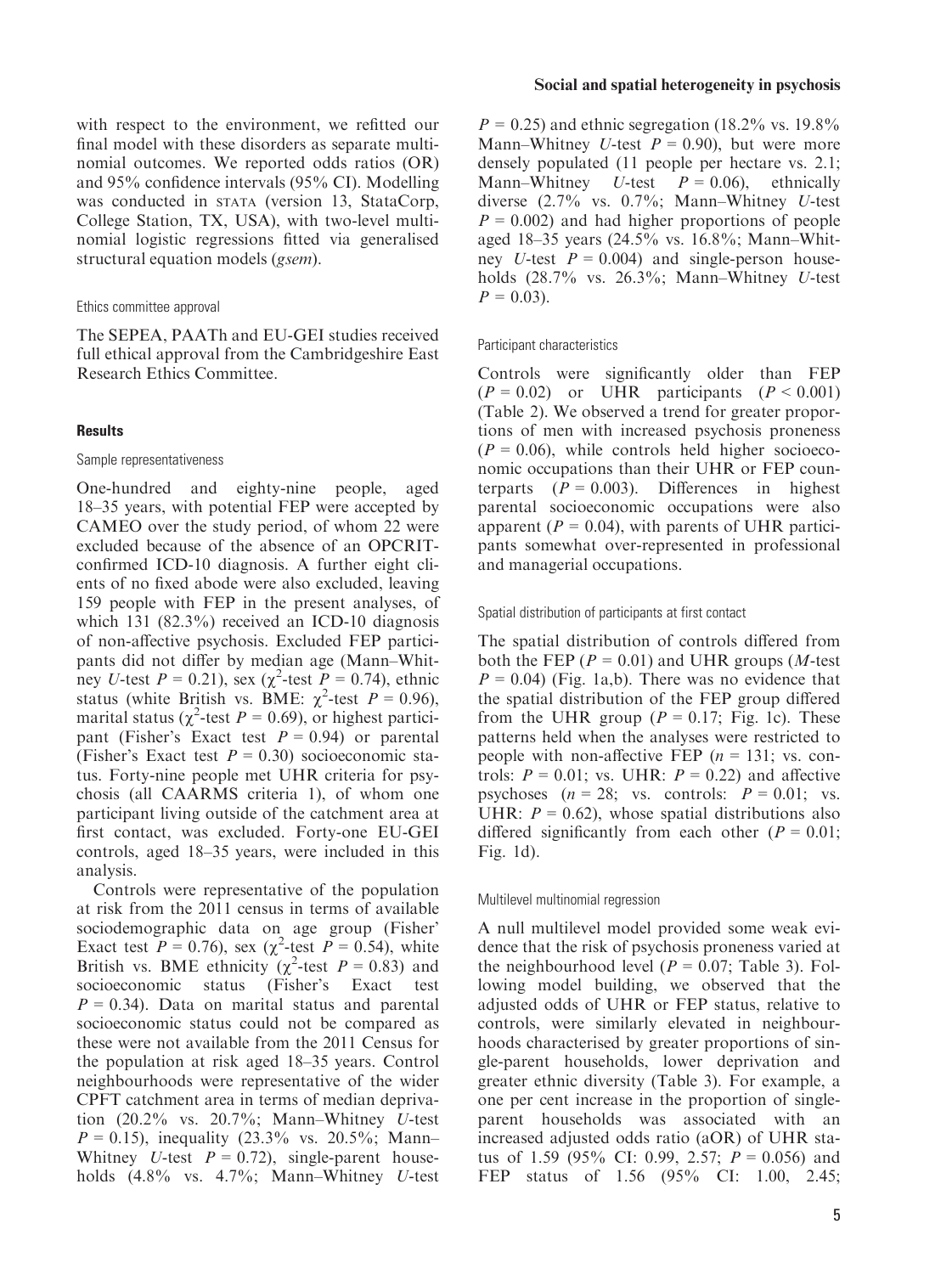|  |  |  | Table 2. Clinical and sociodemographic sample characteristics, by participant status |  |
|--|--|--|--------------------------------------------------------------------------------------|--|
|--|--|--|--------------------------------------------------------------------------------------|--|

| Variable                             | People with FEP   | UHR group         | Controls         | $P$ -value*                                                                             |
|--------------------------------------|-------------------|-------------------|------------------|-----------------------------------------------------------------------------------------|
| Median age (IQR)                     | 24.3 (21.3, 29.0) | 20.5 (18.9, 22.8) | 27.0 (23.0-32.0) | FEP vs. UHR: $P < 0.001$<br>FEP vs. control: $P = 0.02$<br>UHR vs. control: $P < 0.001$ |
| Total participants ( $N = 248$ )     | 159               | 48                | 41               |                                                                                         |
| Men $(N, %)$                         | 101(63.5)         | 24(50.0)          | 19 (46.3)        | 0.06 <sup>C</sup>                                                                       |
| White British (N, %)                 | 100 (62.9)        | 44 (91.7)         | 30(73.2)         | ${<}0.001$ <sup>C</sup>                                                                 |
| Singlet $(N, %)$                     | 139 (87.4)        | 41 (85.4)         | 31(75.6)         | $0.17^{\circ}$                                                                          |
| Socioeconomic status (N, %)          |                   |                   |                  |                                                                                         |
| Professional and managerial          | 18(11.3)          | 6(12.5)           | 15(36.6)         | $0.003$ <sup>FE</sup>                                                                   |
| Intermediate and self-employed       | 23(14.5)          | 6(12.5)           | 9(22.0)          |                                                                                         |
| Semi-routine and routine             | 70 (44.0)         | 17(35.4)          | 11(26.8)         |                                                                                         |
| <b>Students</b>                      | 28(17.6)          | 10(20.8)          | 5(12.2)          |                                                                                         |
| LR unemployed                        | 17(10.7)          | 5(10.4)           |                  |                                                                                         |
| Unclassifiable                       | 3(1.9)            | 4(8.3)            | 1(2.4)           |                                                                                         |
| Parental socioeconomic status (N, %) |                   |                   |                  |                                                                                         |
| Professional and managerial          | 47 (29.6)         | 26 (54.2)         | 17(41.5)         | 0.04 <sup>FE</sup>                                                                      |
| Intermediate and self-employed       | 34 (21.4)         | 10(20.8)          | 11(26.8)         |                                                                                         |
| Routine and manual                   | 46 (28.9)         | 6(12.5)           | 10(24.4)         |                                                                                         |
| Students                             | 2(1.3)            |                   |                  |                                                                                         |
| LR unemployed                        | 9(5.7)            | 4(8.3)            |                  |                                                                                         |
| Unclassifiable                       | 21(13.2)          | 2(4.2)            | 3(7.3)           |                                                                                         |
| Non-affective psychosis (F20-29)     | 131 (82.4)        |                   |                  |                                                                                         |
| Affective psychosis (F30-33)         | 28(17.6)          |                   |                  |                                                                                         |

FEP, first-episode psychosis; UHR, ultra-high risk; IQR, interquartile range.

\*We used the Mann–Whitney U-test to inspect differences in median age between each pair of participant groups separately. For categorical variables, we used Chi-squared tests (superscript: C) or Fisher's exact tests (where any cell  $n \leq 5$ ; superscript: FE) to inspect differences between the three groups simultaneously.

†Single included all single, widowed and divorced participants at assessment vs. people either married or in a civil partnership.

 $P = 0.052$ ). The odds of UHR (aOR: 0.86; 95%) CI: 0.76, 0.99;  $P = 0.033$ ) and FEP status (aOR: 0.88; 95% CI: 0.78, 1.00;  $P = 0.046$ ) also independently decreased with greater neighbourhood-level deprivation in our final model, while greater ethnic diversity increased the odds of membership in either the UHR (aOR: 1.28; 95% CI: 1.00, 1.64;  $P = 0.046$ ) or FEP group (aOR: 1.28; 95% CI: 1.02, 1.59;  $P = 0.030$ ). Individual-level socioeconomic status was also independently associated with greater odds of UHR and FEP status. These associations broadly held when non-affective and affective FEP were modelled as separate multinomial outcomes in the same model (Table 4).

#### **Discussion**

#### Key results

To our knowledge, this is the first study to have explored geographical and social differences in residential environments between people with FEP, UHR participants and a representative sample of controls. The spatial distribution of both the UHR and FEP group differed from controls, and for FEP participants, these differences were apparent for non-affective and affective psychotic disorders independently. This latter finding was unexpected given previous literature suggests an absence of neighbourhood-level variation in affective psychoses (1, 29). Although the spatial patterning of nonaffective and affective psychotic disorders also differed from each other, risk appeared to be associated with the same set of neighbourhoodlevel social exposures. These factors, which included the proportion of single-parent households, deprivation and ethnic diversity, similarly predicted UHR status, raising the possibility that exposure to adverse environments may affect the population expression of psychosis from subthreshold UHR criteria through to full psychotic disorder. Interestingly, these neighbourhood-level trends persisted despite control for several important individual-level confounders, including parental and participant socioeconomic position, ethnicity, age and sex.

#### Sources of possible bias

Controls were not identified via simple random sampling from across the CPFT catchment area, but by multistage sampling based on GP location. Nevertheless, they were broadly representative of the underlying population at risk in the catchment area on a range of measured covariates, including ethnicity, individual socioeconomic status and neighbourhood-level deprivation, inequality, ethnic segregation and the proportion of single-parent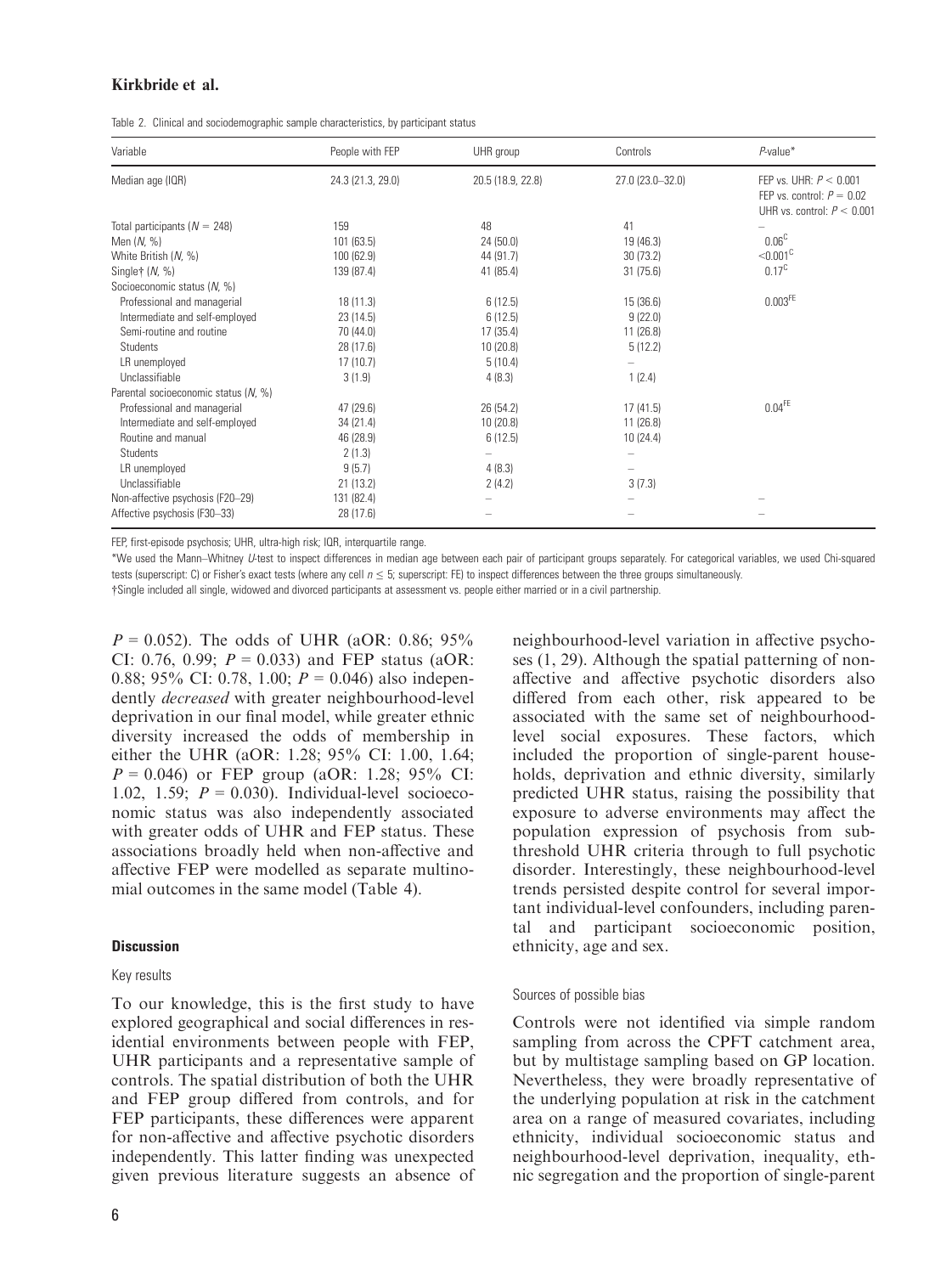

Fig. 1. Spatial locations of participants, by status. The spatial distribution of controls is significantly different to both people with (a) first-episode psychosis (FEP)  $(P = 0.01)$  and (b) the ultra-high risk (UHR) group  $(P = 0.04)$  under a two-dimensional M-test. There is no statistically significant difference in the spatial distribution of (c)  $\overrightarrow{FEP}$  and UHR participants ( $P = 0.17$ ). The spatial distribution of (d) people with non-affective and affective FEP were also significantly different from each other ( $P = 0.01$ ). Locations are based on postcode centroid at first contact. Axis scales are plotted according to British National Grid coordinates of residential postcode at first contact, but the coordinates and scale have been removed to preserve sample anonymity.

households. Although controls from more urban populations were somewhat over-represented in our sample (indexed by greater population density, non-white British ethnic density and proportion of single-person households), incidence studies of FEP have shown that these neighbourhoods increase risk (4, 6, 7), so any bias would have made reported effect sizes conservative. Under gsem, we could not use probability weights to account for the multistage sampling design and associated non-response at each level of selection. However, this was possible via ordinary (i.e. single level) multinomial logistic regression with robust standard errors (adjusted for neighbourhood clustering); after calculating and including inverse probability weights for controls, all neighbourhood-level exposures remained statistically significant in our final model (data available from authors).

Ultra-high risk participants were treated according to initial status, regardless of later transition, which occurred in about 10% of participants over 12 months (30). We have previously described individual level correlates of transition in this sample (20, 30).

#### Chance and confounding

We had a relatively small sample of control and UHR participants, which may have limited power to detect certain effects, including random effects at the neighbourhood level (for which there was some support). We also had a very small sample of people with affective psychotic disorder, making findings with respect to this subgroup tentative. We did not have data on family history of psychiatric disorder in FEP or control participants, or cannabis use in our sample, two potentially important unmeasured confounders. Neighbourhood exposures were assessed cross-sectionally, based on residential neighbourhood at first contact; we were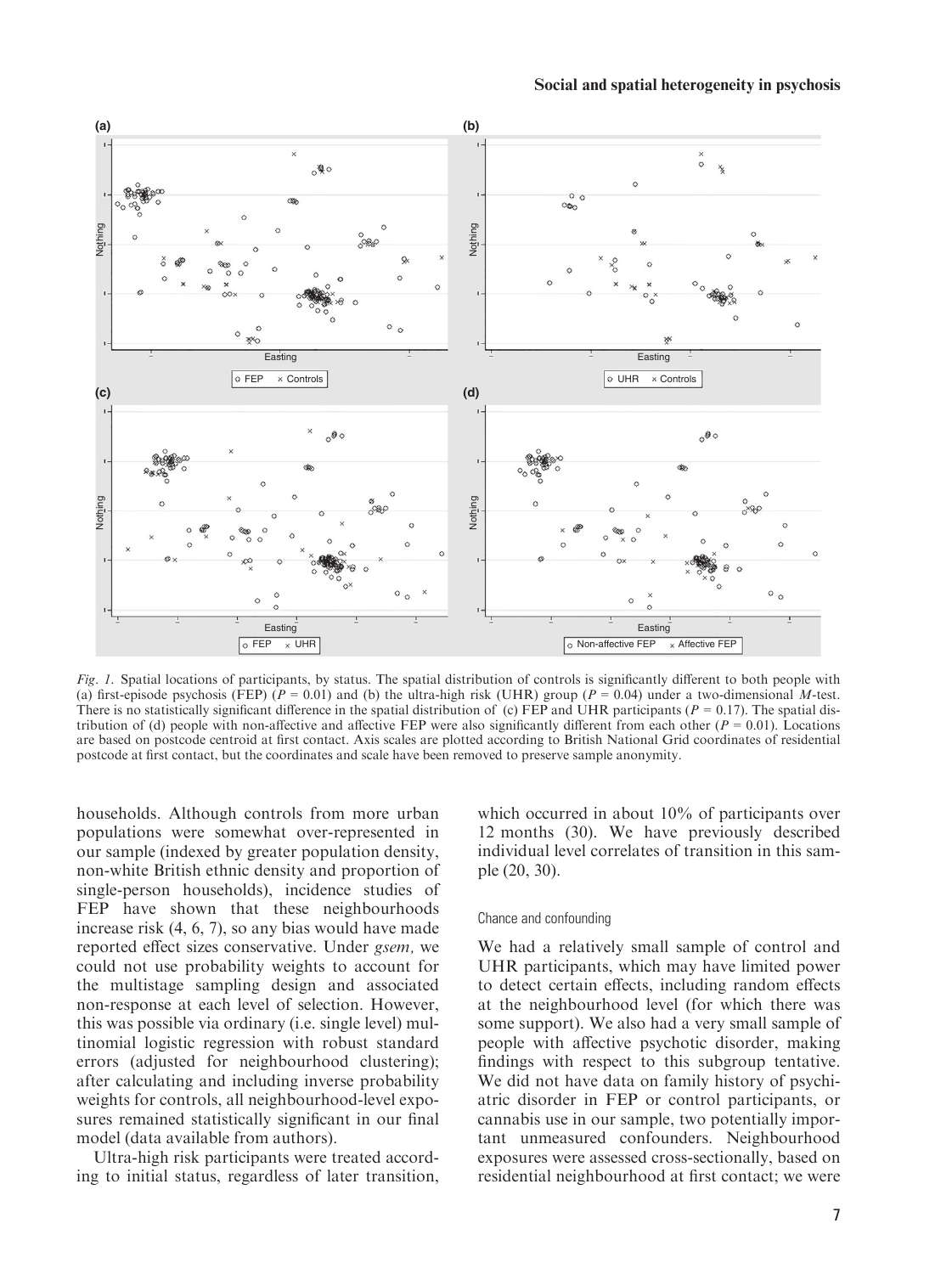|                                         | People with FEP<br>aOR (95% CI) | UHR group<br>aOR (95% CI) |
|-----------------------------------------|---------------------------------|---------------------------|
| Individual-level exposures              |                                 |                           |
| Age (years)                             | 0.94(0.84, 1.07)                | $0.71$ (0.60, 0.84)*      |
| Men (vs. women)                         | 2.03(0.73, 5.64)                | $1.31$ (0.40, 4.31)       |
| BME status (vs. white British)†         | $0.72$ (0.22, 2.45)             | $0.19(0.04, 0.97)^*$      |
| Single marital status (vs. married)     | $1.01$ (0.25, 4.04)             | 0.23(0.04, 1.34)          |
| Socioeconomic status‡                   | $1.79(1.11, 2.88)$ *            | $1.78(1.03, 3.08)^{*}$    |
| Parental socioeconomic status:          | 1.25 (0.89, 1.77)               | 0.95(0.62, 1.44)          |
| Neighbourhood-level exposures           |                                 |                           |
| % Single-parent households              | $1.56(1.00, 2.45)^*$            | $1.59(0.99, 2.57)$ **     |
| % Ethnic diversity                      | $1.28(1.02, 1.59)^*$            | $1.28(1.00, 1.64)$ *      |
| % Households in multiple<br>deprivation | $0.88(0.78, 1.00)$ *            | $0.86$ (0.76, 0.99)*      |
| Neighbourhood-level random<br>effects   | Variance (SE)                   | Wald P-value              |
| Null model                              | 3.64(2.03)                      | 0.07                      |
| Individual-adjusted model               | 3.72(2.20)                      | 0.09                      |
| Fully adjusted model                    | 2.58(1.62)                      | 0.11                      |

Table 3. Adjusted odds of FEP or high-risk status vs. controls in final two-level multinomial model associated with individual- and neighbourhood-level exposures

FEP, first-episode psychosis; UHR, ultra-high risk; aOR, adjusted odds ratio; CI, confidence interval; BME, black and minority ethnic; SE, standard error.

†Due to the small sample of BME participants, models with a six-category ethnicity variable would not converge, and so the binary white British vs. BME variable was substituted.

‡aOR associated with one-category decline in socioeconomic status. LRT P-value suggested a model fitted with social class (participant and parental) categories as categorical indicator variables did not improve fit:  $P = 0.11$ .

 $*P < 0.05$ ;  $*P < 0.10$ .

unable to assess cumulative exposure to neighbourhood effects which may have accrued over the life course. Our study also had several strengths, including a robust FEP and UHR ascertainment procedure based on epidemiological principles and a tightly defined catchment area, and appropriate use of novel spatial and multilevel multinomial logistic regression models.

#### Interpretation

Our results support the possibility that people at UHR of psychosis are exposed to similar adverse neighbourhood conditions prior to transition as people already in their first episode, even after controlling for more direct markers of social disadvantage such as socioeconomic status. Relevant neighbourhood-level exposures identified in this study were related to both socioeconomic deprivation and social cohesion; the neighbourhood proportion of single-parent households may have been a proxy for deprivation, given substantial correlation between these exposures  $(r = 0.66)$ . Having controlled for this, the counterintuitive negative association between multiple deprivation and psychosis proneness might indicate a nonlinear relationship between psychosis and deprivation (31). The observed association between psychosis proneTable 4. Adjusted odds ratios from re-fitted final two-level multinomial model with non-affective and affective FEP as separate outcomes

|                                                     | Non-affective<br>psychosis<br>aOR (95% CI) | Affective<br>psychosis<br>aOR (95% CI) | UHR group<br>aOR (95% CI) |
|-----------------------------------------------------|--------------------------------------------|----------------------------------------|---------------------------|
| Individual-level exposures                          |                                            |                                        |                           |
| Age (years)                                         | 0.96(0.85, 1.09)                           | 0.88(0.75, 1.03)                       | $0.71$ (0.60, 0.84)*      |
| Men (vs. women)                                     | 2.36 (0.84, 6.66)                          | 1.13 (0.33, 3.90)                      | 1.26 (0.38, 4.14)         |
| BME status (vs.<br>white British) <sup>+</sup>      | 0.65(0.19, 2.25)                           | 1.13 (0.27, 4.76)                      | $0.20(0.04, 1.02)$ **     |
| Single marital<br>status (vs.<br>married)           | 1.10 (0.27, 4.54)                          | $0.71$ $(0.12, 4.03)$                  | $0.23(0.04, 1.32)$ **     |
| Socioeconomic<br>statusi                            | 1.78 (1.10, 2.88)*                         | 1.76 (0.98, 3.15)**                    | $1.80(1.04, 3.10)^{*}$    |
| Parental<br>socioeconomic<br>status‡                | 1.32 (0.92, 1.86)                          | 0.92(0.59, 1.44)                       | 0.92(0.61, 1.41)          |
| Neighbourhood-level exposures                       |                                            |                                        |                           |
| % Single-parent<br>households                       | $1.56$ (0.99, 2.44)**                      | $1.55(0.95, 2.55)$ **                  | 1.59 (0.99, 2.56)**       |
| % Ethnic<br>diversity                               | $1.27$ (1.02, 1.59)*                       | $1.25(0.98, 1.61)$ **                  | $1.28(1.00, 1.64)^{*}$    |
| % Households in<br>multiple<br>deprivation          | $0.90(0.79, 1.01)$ **                      | $0.82$ (0.71, 0.95)*                   | $0.86$ (0.75, 0.98)*      |
| Neighbourhood-level random effects                  |                                            | Variance (SE)                          | Wald P-value              |
| Null model<br>Model adjusted for individual effects |                                            | 3.91(2.18)<br>3.30(1.94)               | 0.07<br>0.09              |
| Fully adjusted model                                |                                            | 2.54(1.61)                             | 0.11                      |

UHR, ultra-high risk; aOR, adjusted odds ratios; CI, confidence interval; BME, black and minority ethnic; SE, standard error; FEP, first-episode psychosis.

†Due to the small sample of BME participants, models with a six-category ethnicity variable would not converge, and so the binary white British vs. BME variable was substituted.

‡aOR associated with one-category decline in socioeconomic status.  $*P < 0.05; **P < 0.10.$ 

ness and greater neighbourhood ethnic diversity may have been a neighbourhood-level proxy for individual BME status, for which we had a small sample to detect variation in risk, but which is a well-established risk factor for psychotic disorders (32). It may also have been a proxy for lower neighbourhood-level ethnic density, given nearperfect negative correlation between the two  $(r = -0.99)$ . Ethnic density attenuates schizophrenia risk in some ethnic groups (33), perhaps via greater social cohesion (6, 34) mediating the deleterious effects of discrimination (35, 36). Interestingly, both lower cohesion and greater discrimination have now been associated with risk of subthreshold psychosis (34, 35) and clinically relevant psychotic disorder (6, 36).

Several studies have demonstrated associations between urban birth, upbringing and later nonaffective psychosis risk (8–10). These strengthen evidence for a causal relationship between disorder and aspects of the social environment, unless social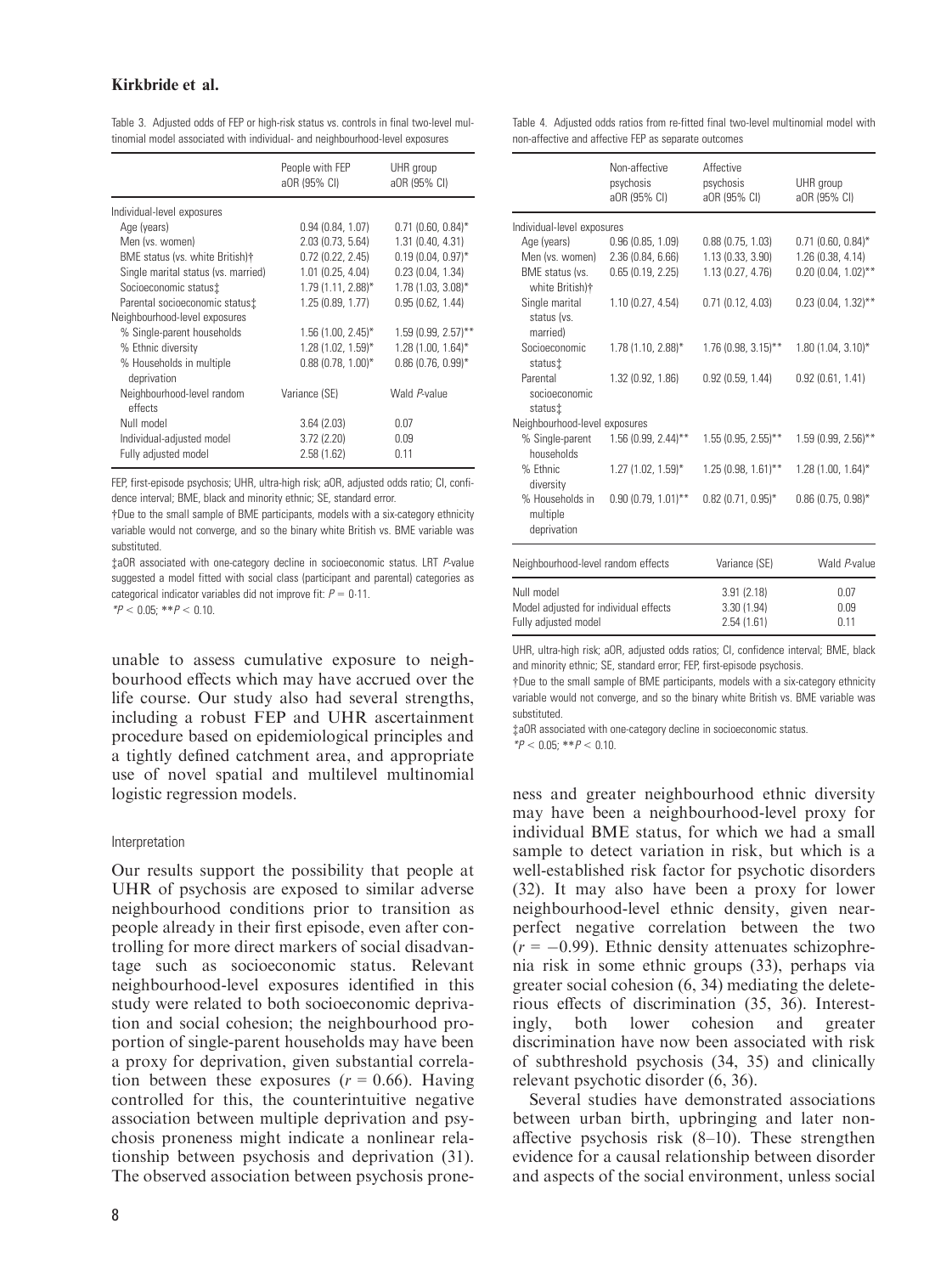drift begins in the parental generation (or earlier); to our knowledge, no study has investigated the role of intergenerational social drift, although the over-representation of parents of UHR participants in our study in the highest socioeconomic category was not consistent with this. An alternative possibility is that UHR participants had already begun to experience social drift earlier in their prodrome; they experienced the biggest difference in social status of all three groups when compared to their parents' occupational position and there is evidence elsewhere that UHR groups already exhibit certain premorbid cognitive deficits (37). Unfortunately, we did not have sufficient longitudinal data on our UHR group to investigate neighbourhood residential changes over time in relation to risk of transition. Future prospective studies are now required to build on the small body of equivocal research on the risk of transition from UHR to FEP in relation to residential social environments (14, 15), in line with similar research which has addressed transition in relation to individual-level childhood adversities (38).

Our results have potential implications for aetiology, prevention and the provision of mental health services in terms of early intervention and early detection of psychosis. In addition to the concentration of psychosis risk in socially disadvantaged neighbourhoods determined aetiologically, duration of untreated psychosis may also be longer in these communities (39), potentially exacerbating prognosis in already disadvantaged groups. In public health terms, the debate over social drift vs. causation may be relatively sterile, given that our data, and that of others (39–41), suggest that our most disadvantaged and fragmented communities will shoulder a disproportionate burden of this population-level psychiatric morbidity, regardless of causality. From a public mental health perspective, identifying which aspects of neighbourhood social inequality increase the risk of transition to FEP or introduce delays to help-seeking will be important in designing effective early detection services and prevention strategies which target improvements in the long-term social and clinical outcomes for young people at risk of psychotic disorder.

#### Acknowledgements

Dr. James Kirkbride is supported by a Sir Henry Dale Fellowship jointly funded by the Wellcome Trust and the Royal Society (Grant number: 101272/Z/13/Z). Part of his contribution to this manuscript was also supported by a Sir Henry Wellcome Fellowship (Grant number: WT085540). Dr. Kirkbride had full access to all the data in the study and had final responsibility for the decision to submit for publication. This project also received support from European Community's Seventh

#### Social and spatial heterogeneity in psychosis

Framework Programme under grant agreement No. HEALTH-F2-2010-241909 (Project EU-GEI). EU-GEI is the acronym of the project 'European network of National Schizophrenia Networks Studying Gene-Environment Interactions'. Peter Jones directs the NIHR Collaboration for Leadership in Applied Health Research and Care (CLAHRC) for Cambridgeshire & Peterborough and is supported by NIHR grant RP-PG-0606-1335. Funders had no involvement in the preparation of this manuscript. The authors thank the study teams of the SEPEA, PAATh and EU-GEI studies and all the members of the CAMEO services for their help and participation. We are grateful to the former Mental Health Research Network (now the Clinical Research Network East) for their assistance with this project.

#### Declarations of interest

None of the authors have any conflicts to declare in the past 2 years. A medical writer or editor was not used in the preparation of this manuscript.

#### **References**

- 1. March D, Hatch SL, Morgan C et al. Psychosis and place. Epidemiol Rev 2008;30:84–100.
- 2. McGrath J, Saha S, Welham J, el Saadi O, Maccauley C, CHANT D. A systematic review of the incidence of schizophrenia: the distribution of rates and the influence of sex, urbanicity, migrant status and methodology. BMC Med 2004;2:1–22.
- 3. Kirkbride JB, Errazuriz A, Croudace TJ et al. Incidence of schizophrenia and other psychoses in England, 1950–2009: a systematic review and meta-analyses. PLoS ONE 2012;7: e31660.
- 4. ALLARDYCE J, BOYDELL J, van Os J et al. Comparison of the incidence of schizophrenia in rural Dumfries and Galloway and urban Camberwell. Br J Psychiatry 2001;179: 335–339.
- 5. Hjern A, Wicks S, Dalman C. Social adversity contributes to high morbidity in psychoses in immigrants -a national cohort study of two generations of Swedish residents. Psychol Med 2004;34:1025–1033.
- 6. Kirkbride J, Boydell J, Ploubidis G et al. Testing the association between the incidence of schizophrenia and social capital in an urban area. Psychol Med 2008;38:1083–1094.
- 7. KIRKBRIDE JB, JONES PB, ULLRICH S, COID JW. Social deprivation, inequality, and the neighborhood-level incidence of psychotic syndromes in East London. Schizophr Bull 2014;40:169–180.
- 8. Lewis G, David A, Andreasson S, Allebeck P. Schizophrenia and city life. Lancet 1992;340:137–140.
- 9. Marcelis M, Takei N, van Os J. Urbanization and risk for schizophrenia: does the effect operate before or around the time of illness onset? Psychol Med 1999;29: 1197–1203.
- 10. Mortensen PB, Pedersen CB, Westergaard T et al. Effects of family history and place and season of birth on the risk of schizophrenia. N Engl J Med 1999;340:603–608.
- 11. Pruessner M, Iyer SN, Faridi K, Joober R, Malla AK. Stress and protective factors in individuals at ultra-high risk for psychosis, first episode psychosis and healthy controls. Schizophr Res 2011;129:29–35.
- 12. Velthorst E, Nelson B, O'Connor K et al. History of trauma and the association with baseline symptoms in an ultra-high risk for psychosis cohort. Psychiatry Res 2013;210:75–81.